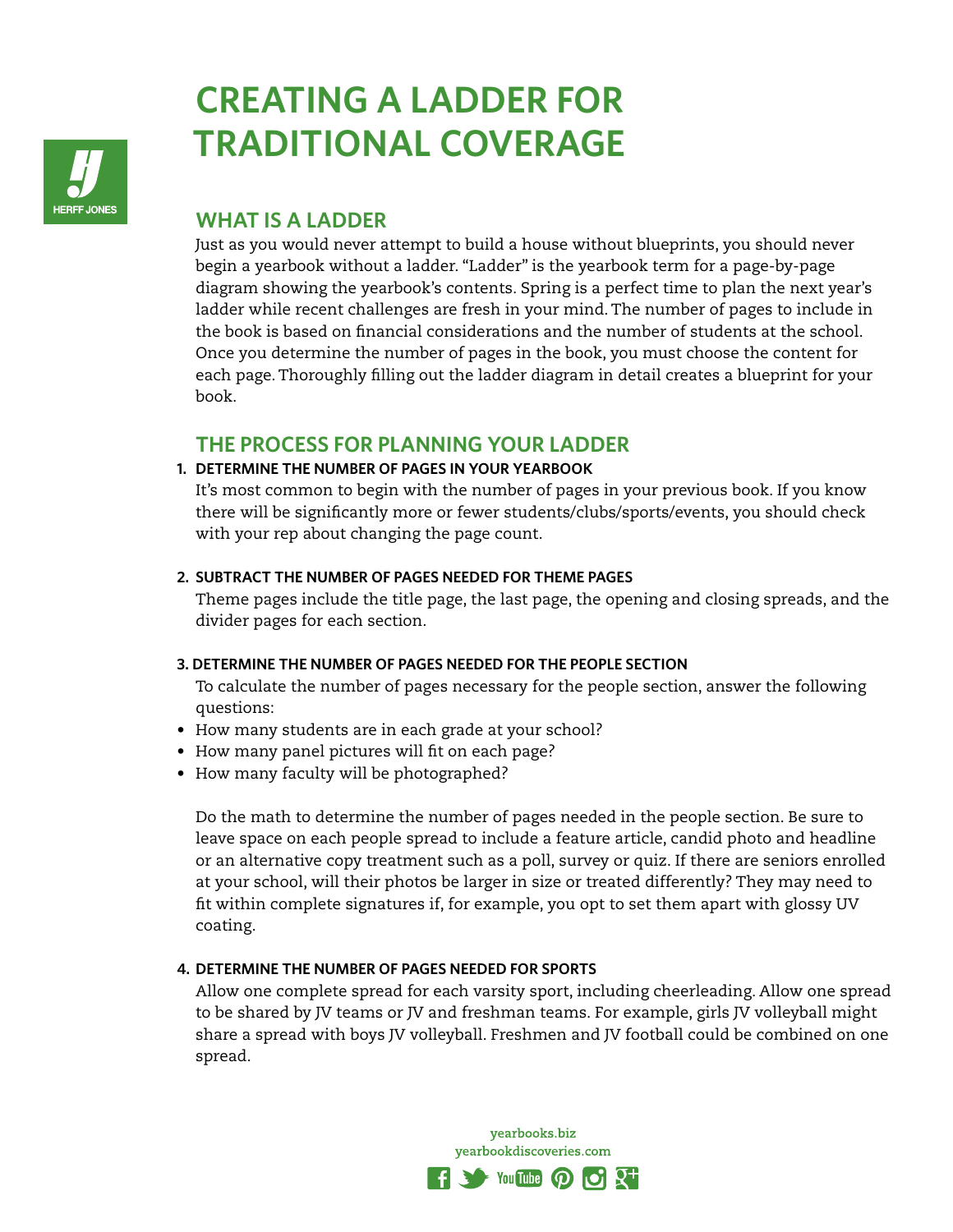#### **5. DETERMINE THE NUMBER OF PAGES NEEDED FOR CLUBS AND ORGANIZATIONS**



Before you can come up with the plan for coverage of school groups, you need a complete list of all organizations from the activities director. Check previous books to determine whether co-curricular groups like bands, choir, orchestra, newspaper, yearbook, ROTC and others have been covered in this section or academics. Some schools assign major groups a full spread and create spreads where they can cover like clubs (all honoraries, all service clubs, all class councils) together on a single spread. Others allocate pages in a reference section for all group photos plus brief factoids and do spreads on topics like initiation, leadership, competition, meetings and fundraisers in the coverage section, making sure that all groups are included and none are over-covered.

#### **6. DETERMINE THE NUMBER OF PAGES NEEDED FOR ADS/INDEX**

Use last year's book as a guide for estimating the number of pages needed for the ads/index section.

- **7. DISTRIBUTE THE REMAINING PAGES AMONG THE OTHER SECTIONS OF THE YEARBOOK**  Below is an example for a 232-page book:
	- 16 theme pages (includes title page, last page, one opening spread, one closing spread and five divider spreads)
	- 16 senior pages (192 seniors total ÷ 12 portraits/page, plus additional coverage)
	- 10 junior pages (250 juniors total ÷ 50 portraits/2 pg spread, plus additional coverage)
	- 8 sophomore pages (200 soph. total ÷ 50 portraits/2 pg spread, plus additional coverage)
	- 10 freshmen pages (250 frosh total ÷ 50 portraits/2 pg spread, plus additional coverage)
	- 4 faculty pages (60 faculty total ÷ 30 portraits/2 pg spread)
	- 42 sports pages (a total of 21 spreads)
	- 20 clubs & organizations pages ( a total of 10 spreads)
	- 18 ads and index pages
	- 144 pages

This leaves 88 remaining pages to be used for coverage of academics and student life as well as any other additions you imagine. Remember that it's your responsibility to create an all-inclusive record of the year. If it's an official club or sport, it should be included somehow. Many schools also set the goal of including all students and faculty at least once in addition to their portrait; some go as far as suggesting that everyone on campus will be in the yearbook at least three times.

# **COLOR PLANNING FOR BOOKS THAT ARE NOT ALL COLOR**

Yearbooks are printed in groups of 16 pages called signatures. Every signature is made up of two flats of 8 pages called Flat A and Flat B. Color placement is determined by signature or flat.

You could choose to print Flat A, Flat B or both flats of any signature in color. In Example A, pages 1, 4–5, 8–9, 12–13 and 16 comprise Flat A and pages 2–3, 6-7, 10–11 and 14–15 comprise Flat B.